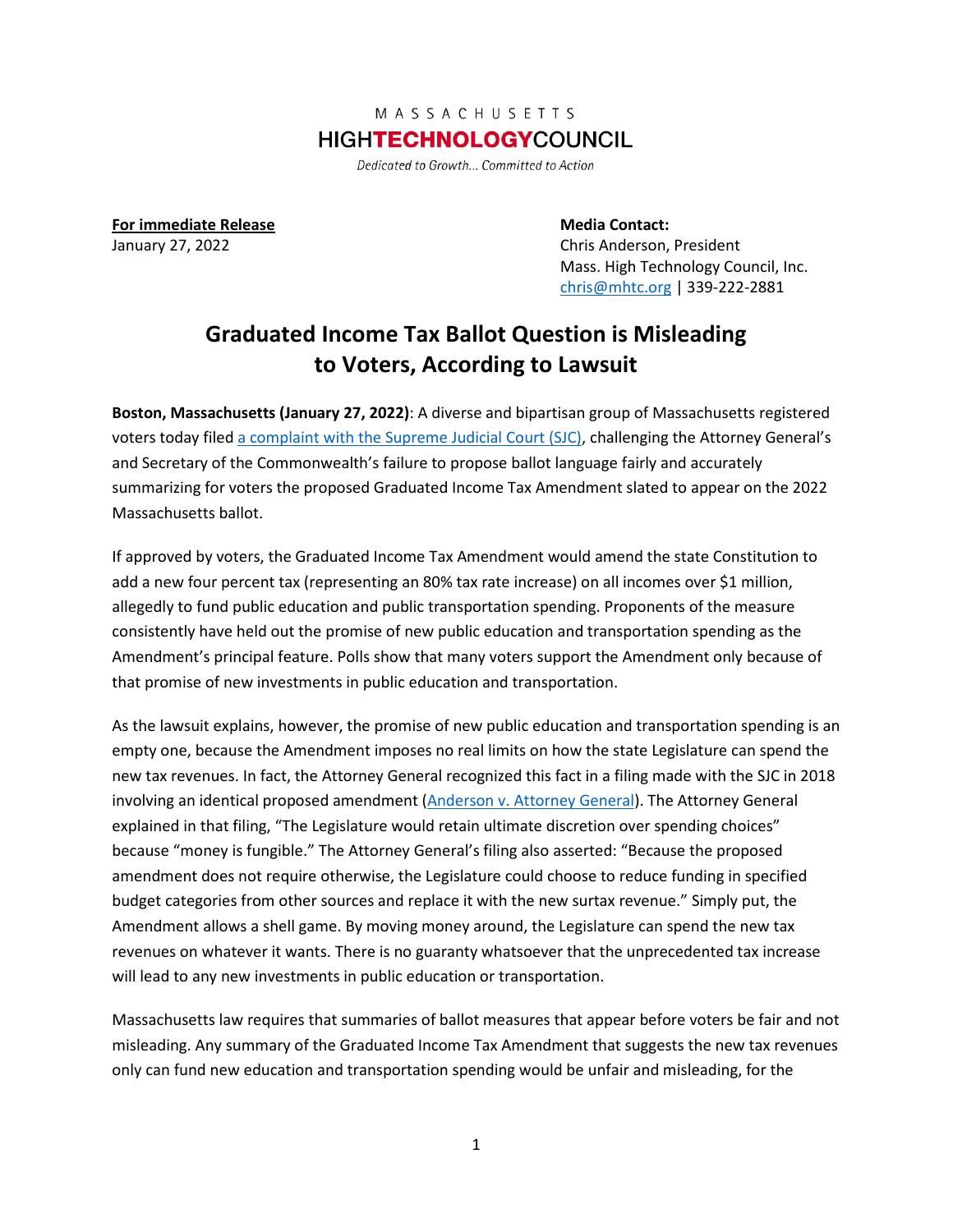reasons the Attorney General gave in 2018. In fact[, a recent poll](http://www.mhtc.org/wp-content/uploads/2021/11/MHTC-poll-results_11-16-21.pdf) shows that 72% of potential voters felt misled by the suggestion that the new tax revenues must be used for education and transportation, once they learned that the Legislature has the option of moving funds around to increase spending elsewhere. The same poll suggested that voters would *reject* the Amendment if they were provided an accurate summary about how it works in practice.

"Voters need to be accurately informed that it is only the Legislature that can allocate how tax money is spent. Even if my current colleagues honor the promises of the ballot question, future legislators may change their minds. I am proud to represent a bi-partisan coalition of 55 legislators, municipal officials, business owners, and civic minded individuals who are bringing this lawsuit forward. I hope the SJC agrees with us on the importance of providing accurate information to the public voting in November's election," stated **State Representative Colleen Garry (D-Dracut).**

In November 2021, Plaintiffs wrote to the Attorney General and Secretary of the Commonwealth to ask that the language on the ballot clarify for voters that the Legislature would retain discretion over how the new tax revenues are spent, using language from the Attorney General's own 2018 legal filing. Plaintiffs never heard back.

"Voting on proposed constitutional amendments is among a citizen's most solemn and important duties. Voters should not be misled into voting for an amendment the substance of which they actually oppose," said **small business owner, Mike Kane, who runs the Ashland-based 126 Self Storage.** "The Graduated Income Tax Amendment presents such a nightmare scenario: many voters support the Amendment because they believe the new revenues must be used only for new education and transportation spending, and when they learn the truth, they oppose it."

Under these circumstances, Plaintiffs had no choice but to ask the SJC to exercise its authority to require a fair, accurate description of the Graduated Income Tax Amendment to appear on the 2022 ballot. "It is important to understand that this lawsuit is not about whether creating a new graduated income tax is good public policy or bad public policy, it is about ensuring voters are not misled by a description of the proposal that is neither fair nor accurate," said **Chris Anderson, president of the MHTC**, speaking on behalf of the plaintiffs. "The proponents of the Graduated Income Tax Amendment should not dangle the promise of new public education and transportation spending in front of voters, knowing that the Legislature actually can use the new funding on whatever it wants."

The plaintiffs' complaint was prepared and filed by attorney **Kevin Martin of the law firm Goodwin Procter**. It asks the SJC to exercise the authority granted it both by the state Constitution and state law to require voters be provided a "fair, concise summary … of each proposed amendment to the constitution" and "fair and neutral 1-sentence statements describing the effect of a yes or no vote." It specifically requests that the Court order voters be accurately informed by the ballot materials that "the Legislature could choose to reduce funding on education and transportation from other sources and replace it with the new surtax revenue because the proposed amendment does not require otherwise."